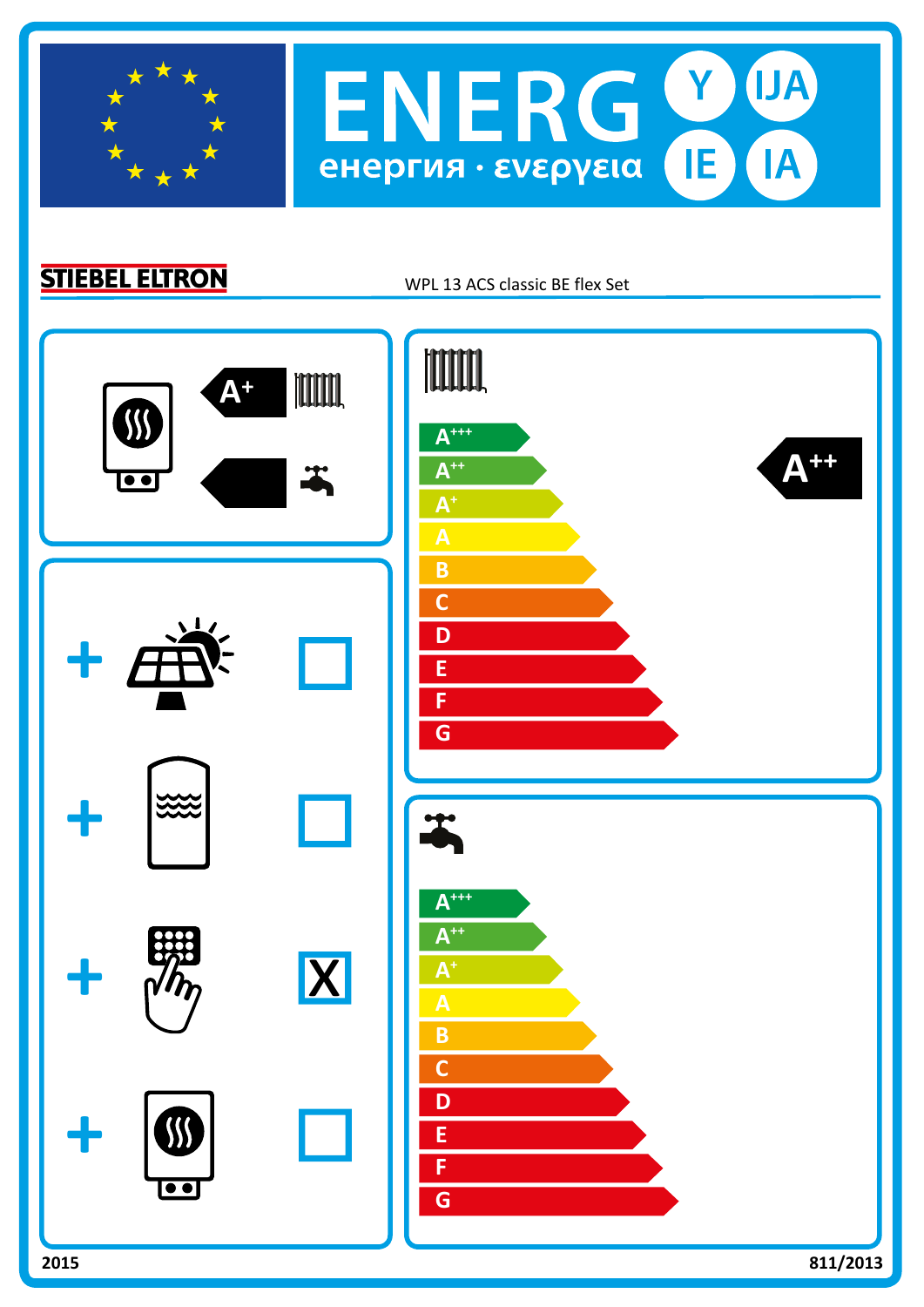## **Product datasheet: Composite system consisting of room heater and temperature controller to regulation (EU) no. 811/2013**

|                                                                                                                                              |      | <b>WPL 13 ACS classic BE flex Set</b> |
|----------------------------------------------------------------------------------------------------------------------------------------------|------|---------------------------------------|
|                                                                                                                                              |      | 239063                                |
| Manufacturer                                                                                                                                 |      | <b>STIEBEL ELTRON</b>                 |
| Energy efficiency for central heating in moderate climates for medium<br>temperature applications                                            | $\%$ | 124                                   |
| Temperature controller class                                                                                                                 |      | VI                                    |
| Contribution of temperature controller to room heating energy efficiency                                                                     | $\%$ | 4                                     |
| Room heating energy efficiency of composite system under moderate<br>climatic conditions                                                     | $\%$ | 128                                   |
| Room heating energy efficiency of composite system under colder<br>climatic conditions                                                       | $\%$ | 116                                   |
| Room heating energy efficiency of composite system under warmer<br>climatic conditions                                                       | $\%$ | 164                                   |
| Value of differential between room heating energy efficiency under<br>moderate climatic conditions and that under colder climatic conditions | $\%$ | 12                                    |
| Value of differential between room heating energy efficiency under<br>warmer climatic conditions and that under moderate climatic conditions | $\%$ | 36                                    |
| Energy efficiency class for central heating in moderate climates for<br>medium temperature applications                                      |      | $A_{+}$                               |
| Room heating energy efficiency class of composite system under<br>moderate climatic conditions                                               |      | $A_{++}$                              |